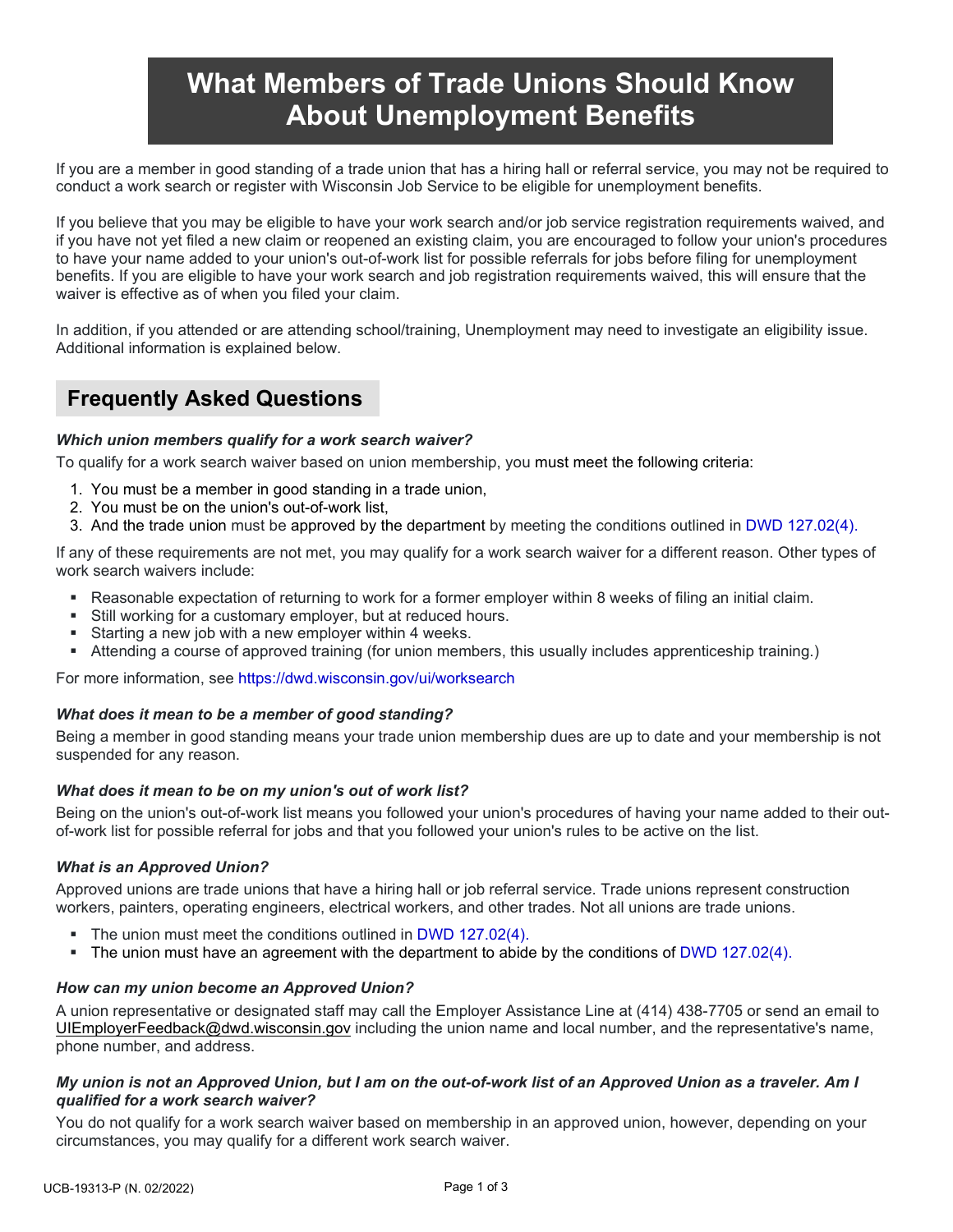# *What is a hiring hall?*

A hiring hall is a place where a trade union refers union workers to available jobs.

#### *I am a union member, and I filed an initial claim and did not get a work search waiver. How do I correct that?*

If you meet the qualifications listed above, you may call the Claimant Assistance Line at (414) 435-7069 or toll-free (844) 910-3661 during business hours to request a work search waiver.

#### *I am a union member, and I filed an initial claim and was told I need to register with the Job Service of Wisconsin or the Job Service in the state I reside in. How do I correct that?*

If you meet the qualifications listed above, you may call the Claimant Assistance Line at (414) 435-7069 or toll-free (844) 910-3661 during business hours to request the Job Service registration requirement be waived.

#### *I received a determination denying benefits because I did not search for work or did not register with Wisconsin or my state of residence's Job Service. What should I do?*

- **Follow the appeal instructions on your determination.**
- If you met the conditions listed above to be qualified for a work search waiver during the week(s) of benefit denial, you may contact the Claimant Assistance Line at (414) 435-7069 or toll-free (844) 910-3661 during business hours to request the denial decision be reviewed.

## *I am in a union apprenticeship. How do I report my school attendance on my unemployment claim?*

Your initial claim application will include one or more questions regarding school attendance. If you are in a union apprenticeship, you must report that you are attending or you plan to attend school or training within the time frame specified.

- If your union apprenticeship training is or will be in Wisconsin, answer "Yes" to the question, "Are you enrolled in an Apprenticeship administered by the Department of Workforce Development?"
- If your union apprenticeship training is not in Wisconsin, answer "No" to the question, "Are you enrolled in an Apprenticeship administered by the Department of Workforce Development?". After selecting "No", select the option, "My training was not under one of the programs listed above." Fill in the rest of the information requested about your training.

If you are filing a weekly claim certification for a week during which you attended apprenticeship training, you must answer "Yes" to the question, "During the week, did you attend school or training classes in person or online anytime between the hours of 7 a.m. and 5 p.m. Monday through Friday?" if you attended training during that timeframe. After selecting "Yes", you will be presented with a multiple-choice question.

- If your union apprenticeship training was in Wisconsin, select "Apprenticeship administered by the Department of Workforce Development".
- If your training was union apprenticeship outside of the state of Wisconsin, select, "My training was not under one of the programs listed above."

#### *I am in a union apprenticeship. I filed my claim but didn't report my school attendance. How do I correct this?*

You may call the Claimant Assistance Line at (414) 435-7069 or toll-free (844) 910-3661 during business hours to report your school attendance.

## *I attended or am attending training by my union that is not apprenticeship training. How do I report my attendance on my unemployment claim?*

Your initial claim application will include one or more questions regarding school attendance. You must report that you are attending or you plan to attend school or training within the time frame specified.

 Answer "No" to the question, "Are you enrolled in an Apprenticeship administered by the Department of Workforce Development?". After selecting "No", select the option, "My training was not under one of the programs listed above." Fill in the rest of the information requested about your training.

If you are filing a weekly claim certification for a week during which you attended training through your union, you must answer "Yes" to the question, "During the week, did you attend school or training classes in person or online anytime between the hours of 7 a.m. and 5 p.m. Monday through Friday?" if you attended training during that timeframe. After selecting "Yes", you will be presented with a multiple-choice question.

Select the option, "My training was not under one of the programs listed above".